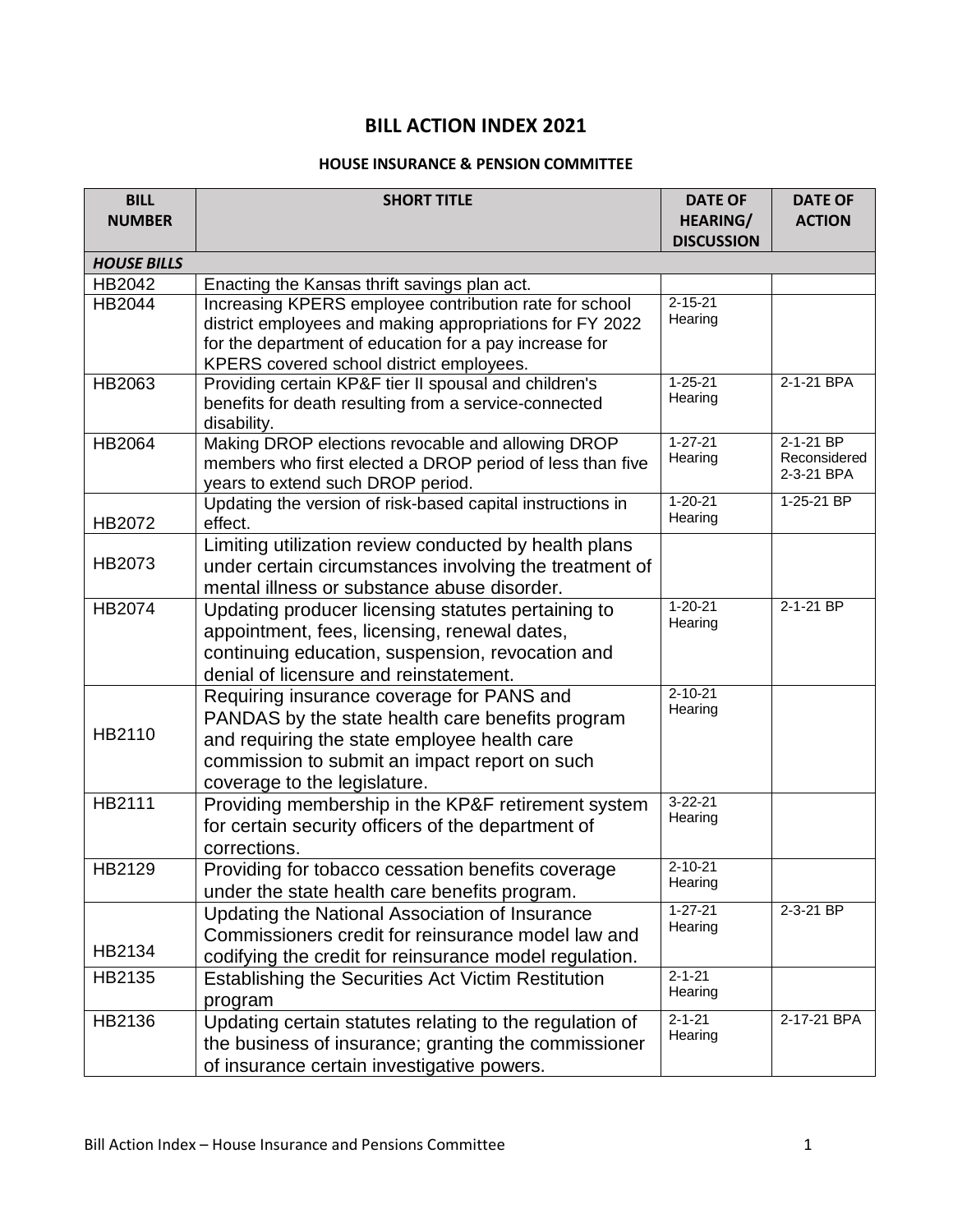| <b>BILL</b><br><b>NUMBER</b> | <b>SHORT TITLE</b>                                                                                                                                                                                                                                                              | <b>DATE OF</b><br><b>HEARING/</b> | <b>DATE OF</b><br><b>ACTION</b> |
|------------------------------|---------------------------------------------------------------------------------------------------------------------------------------------------------------------------------------------------------------------------------------------------------------------------------|-----------------------------------|---------------------------------|
|                              |                                                                                                                                                                                                                                                                                 | <b>DISCUSSION</b>                 |                                 |
| <b>HOUSE BILLS</b>           |                                                                                                                                                                                                                                                                                 |                                   |                                 |
| HB2198                       | Permitting local eligible employers to affiliate with KP&F<br>with regard to coverage of certain local corrections<br>employees                                                                                                                                                 |                                   |                                 |
| HB2218                       | Updating membership and requirements of the Kansas<br>state employees health care commission to include a<br>current and retired state employee enrolled in the state<br>healthcare benefits program group health insurance<br>medical plan.                                    | $2 - 24 - 21$<br>Hearing          | 2-24-21 BP                      |
| HB2241                       | Requiring certain insurance coverage for diagnostic<br>examinations for breast cancer.                                                                                                                                                                                          |                                   |                                 |
| HB2242                       | Increasing the percentage amount the state fire marshal<br>may levy on fire insurance company premiums caused by<br>fire business being transacted in Kansas.                                                                                                                   | $2 - 17 - 21$<br>Hearing          |                                 |
| HB2243                       | Adjusting the frequency of the KPERS actuarial experience<br>study.                                                                                                                                                                                                             | $2 - 8 - 21$<br>Hearing           | 2-17-21 BP                      |
| HB2289                       | Authorizing the issuance of \$1,000,000,000 of pension<br>obligation bonds to finance a portion of the unfunded<br>actuarial liability of KPERS and utilizing the net<br>investments returns on such bonds to provide annual<br>retirant dividend payment to certain retirants. |                                   |                                 |
| HB2324                       | Establishing a \$100 maximum out-of-pocket cost-share per<br>month per covered person for prescription insulin drugs.                                                                                                                                                           |                                   |                                 |
| HB2325                       | Prohibiting certain billing practices by health insurers and<br>enacting the end surprise medical bills act.                                                                                                                                                                    |                                   |                                 |
| HB2343                       | Providing for insurance coverage for prescription<br>contraceptives dispensed for three or twelve-month<br>periods.                                                                                                                                                             |                                   |                                 |
| HB2348                       | Modifying automobile insurance policy uninsured and<br>underinsured motorist coverage liability limitations for<br>bodily injury or death.                                                                                                                                      |                                   |                                 |
| HB2368                       | Increasing the motor vehicle liability insurance minimum<br>policy limit for bodily injury.                                                                                                                                                                                     |                                   |                                 |
| HB2378                       | Creating the Kansas work and save program under the<br>administration of the state treasurer and allowing certain<br>individuals to contribute to individual retirement accounts.                                                                                               |                                   |                                 |
| HB2380                       | Amending healthcare stabilization fund minimum<br>professional liability insurance coverage requirements and<br>the membership of the board of governors of such fund.                                                                                                          | $2 - 22 - 21$<br>Hearing          | 3-22-21 BPA                     |
| HB2383                       | Providing for enhanced regulation of pharmacy benefits<br>managers and requiring licensure rather than registration<br>of such entities.                                                                                                                                        |                                   |                                 |
| HB2388                       | Requiring health benefit plans to cover certain professional<br>services when performed by pharmacists.                                                                                                                                                                         |                                   |                                 |